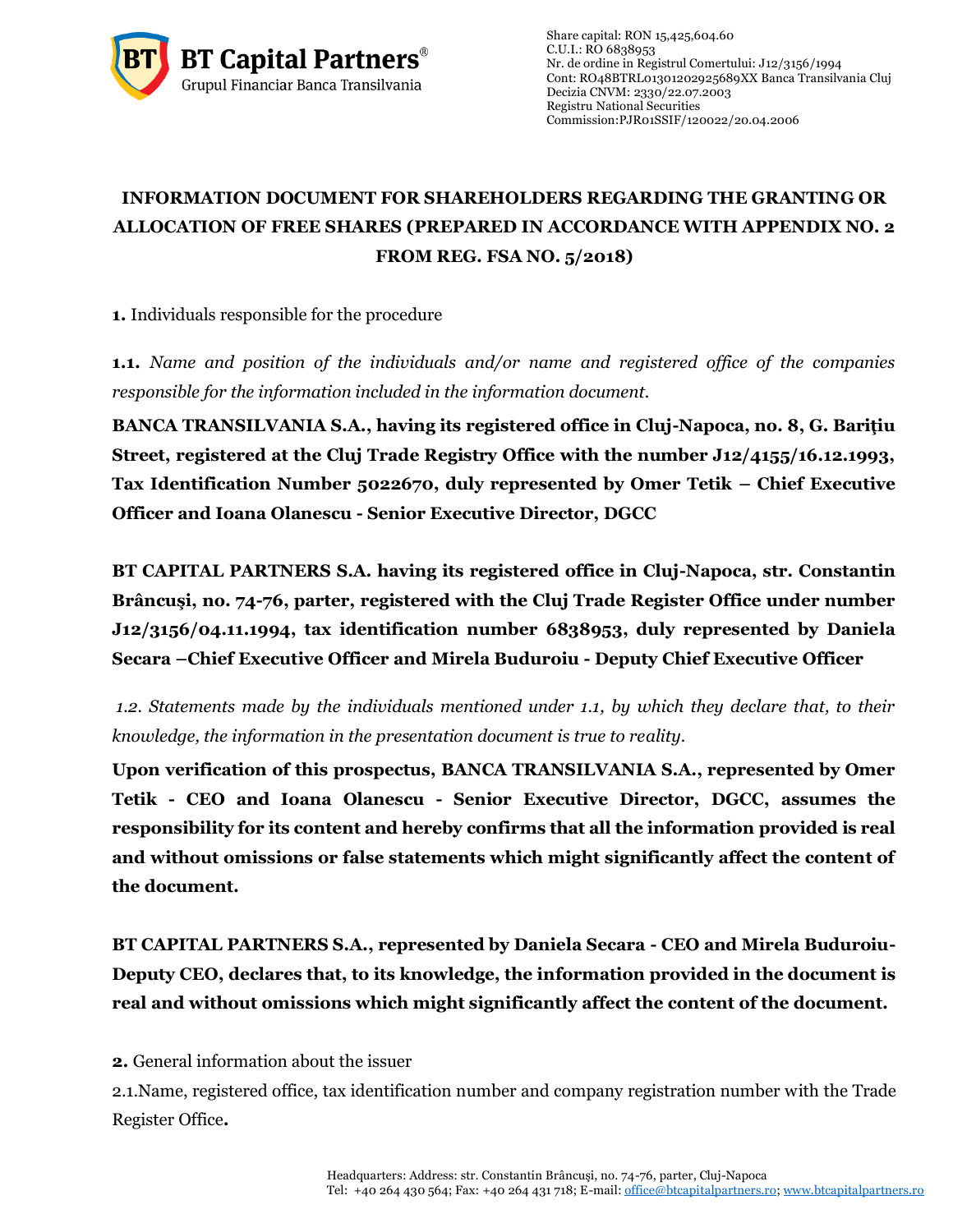

| Name of the issuer:       | <b>Banca Transilvania S.A;.</b>                                  |
|---------------------------|------------------------------------------------------------------|
| <b>Registered office:</b> | <b>Str. George Baritiu Nr. 8</b>                                 |
|                           | Cluj-Napoca, Romania;                                            |
| Company registration:     | registered with the Trade Register Office attached to Cluj       |
|                           | Tribunal under number $J12/4155/16.12.1993$ , tax identification |
|                           | number 5022670.                                                  |

**2.2.** Share capital:

| • Value of the subscribed, paid-up capital: | RON 4,815,093,171    |
|---------------------------------------------|----------------------|
| • Number of shares issued                   | 4,815,093,171 shares |
| • Nominal value of a share                  | RON 1                |

## **3. Information concerning the free shares granted to the company's shareholders**

**3.1.** Decisions regarding the increase in the share capital which imply the offer of free shares to the existing shareholders.

**The Extraordinary General Meeting of Shareholders, through the decision of April 24, 2019, decided to Increase the share capital with the amount of RON 400,824,754, by issuing 400,824,754 new shares, at a nominal value of RON 1/share, as well as the setting of a price of RON 0 for the compensation of the share fractions resulting from the application of the algorithm and the rounding of the results, according to the legal provisions. The increase will be realized by incorporating the reserves from the net profit of the year 2018, amounting RON 400,824,754, by issuing a number of RON 400,824,754 shares, with a nominal value of RON 1/share, to the benefit of the registered shareholders in the Shareholders' Register held by the Central Depository at the registration date established by the GMS.**

**Each shareholder registered at the registration date, 02.08.2019, will receive, free of charge, for each 100 shares owned, a total number of shares, calculated by the following formula 100x(400,824,754/4.815.093.171 RON).**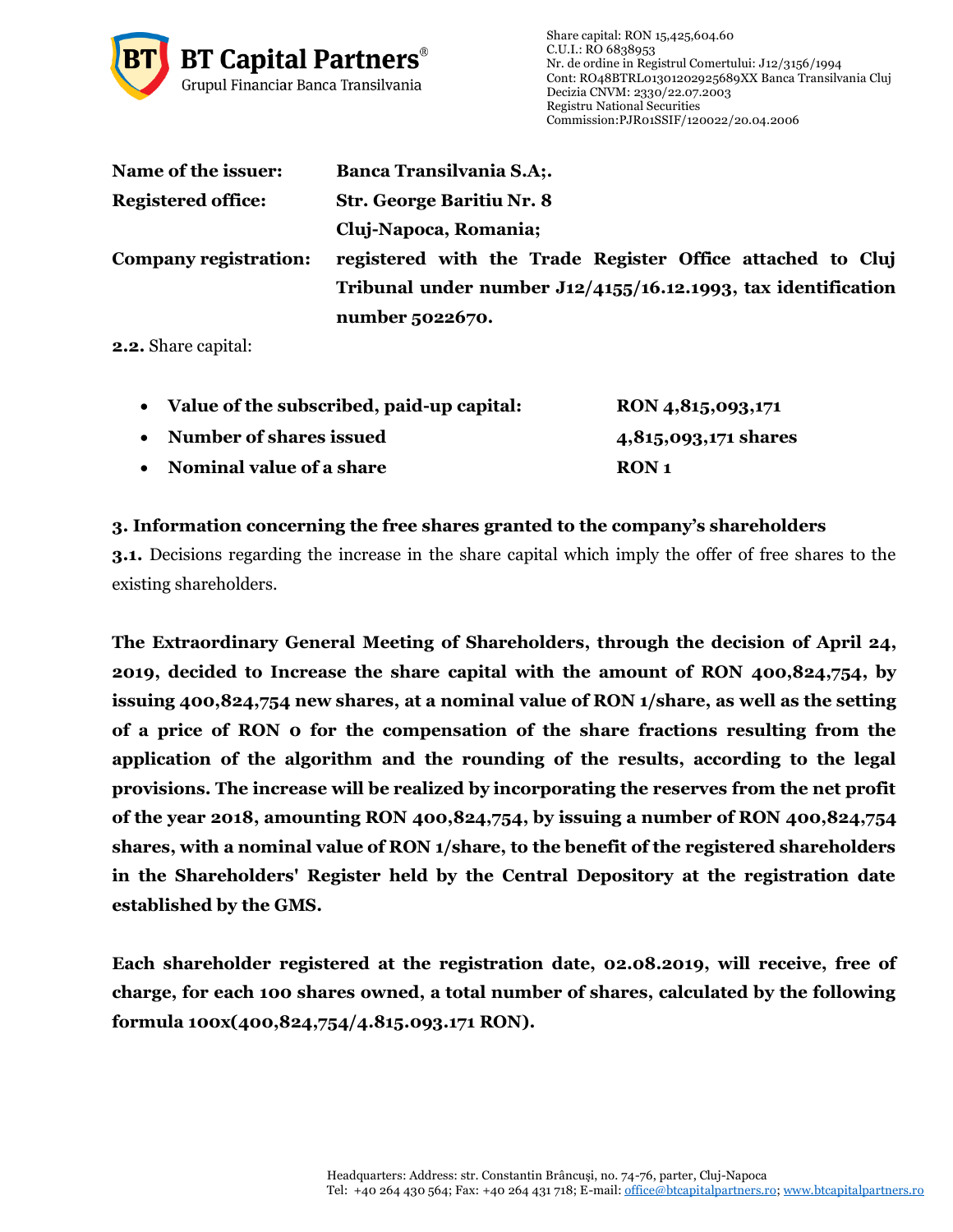

**3.2.** The registration date as established by the GMS/BoD, as applicable, for the identification of the shareholders who benefit from the granting or allocation of free shares.

**The registration date as approved by the EGMS for the identification of the shareholders is 02.08.2019.**

**3.3.** Description of the share capital increase:

- the reason of the share capital increase;

- the value and the source of the share capital increase;

- the number of shares issued for the share capital increase.

**The funds obtained from the increase of the share capital shall be used to sustain the current activity of the company.**

**The Extraordinary General Meeting of Shareholders, through the decision of 24.04.2019, decided to increase the share capital of Banca Transilvania with the amount of RON 400,824,754, from RON 4,815,093,171 to RON 5,215,917,925, by issuing 400,824,754 new shares, at a nominal value of RON 1/share. The increase will be realized by incorporating the reserves from the net profit of the year 2018, amounting RON 400,824,754, by issuing a number of RON 400,824,754 shares, with a nominal value of RON 1/share, to the benefit of the registered shareholders in the Shareholders' Register held by the Central Depository at the registration date established by the GMS.**

**3.4.** Description of the type and class of the securities granted or allocated. The number of free shares allocated for each share owned.

**The securities offered are dematerialized nominal shares. Each shareholder registered at the registration date, 02.08.2019, will receive, free of charge, for each 100 shares owned, a total number of shares, calculated by the following formula 100x(400,824,754/4,815,093,171 RON).**

**3.5.** The value of the increased share capital **The value of the increased share capital is RON 5,215,917,925**